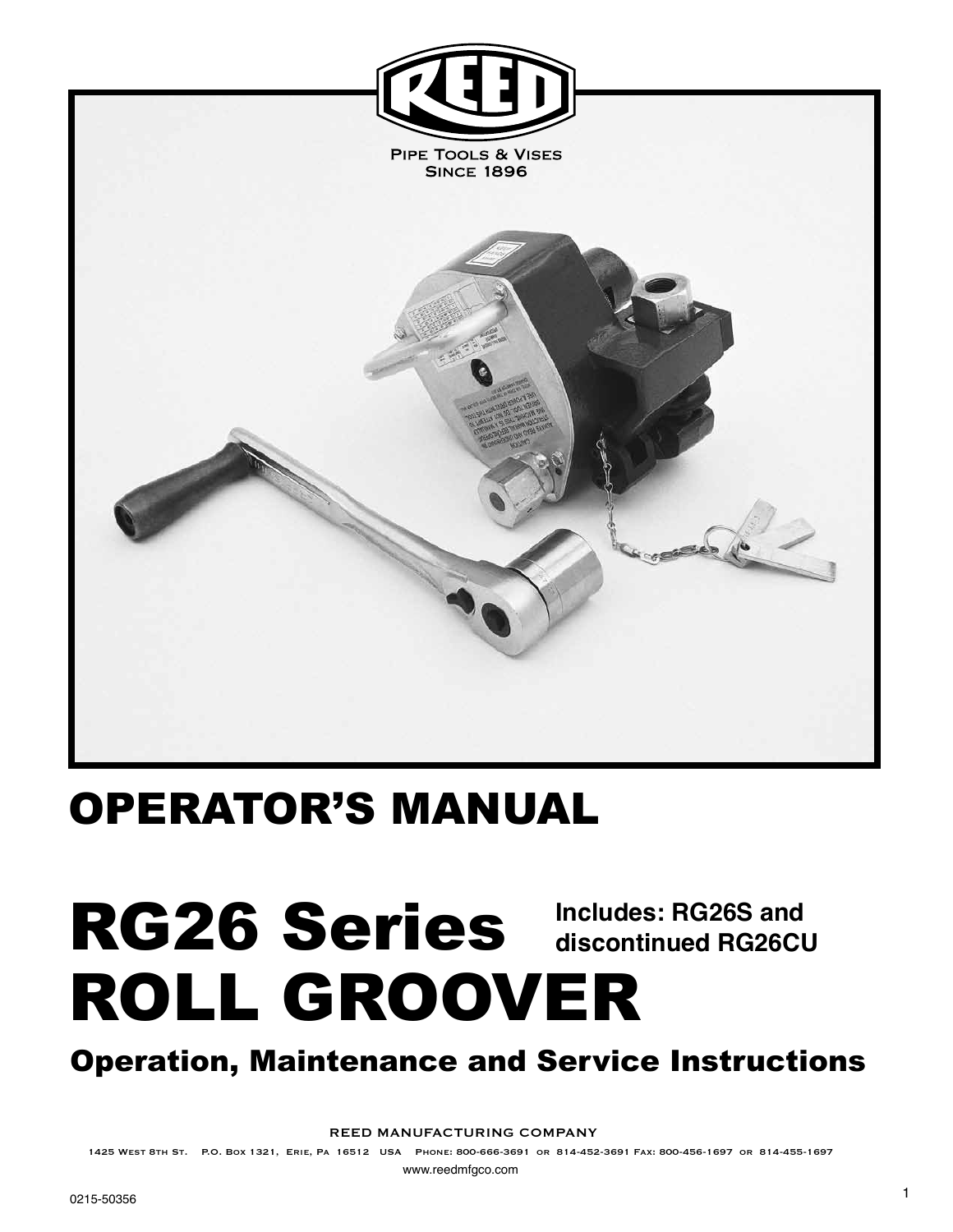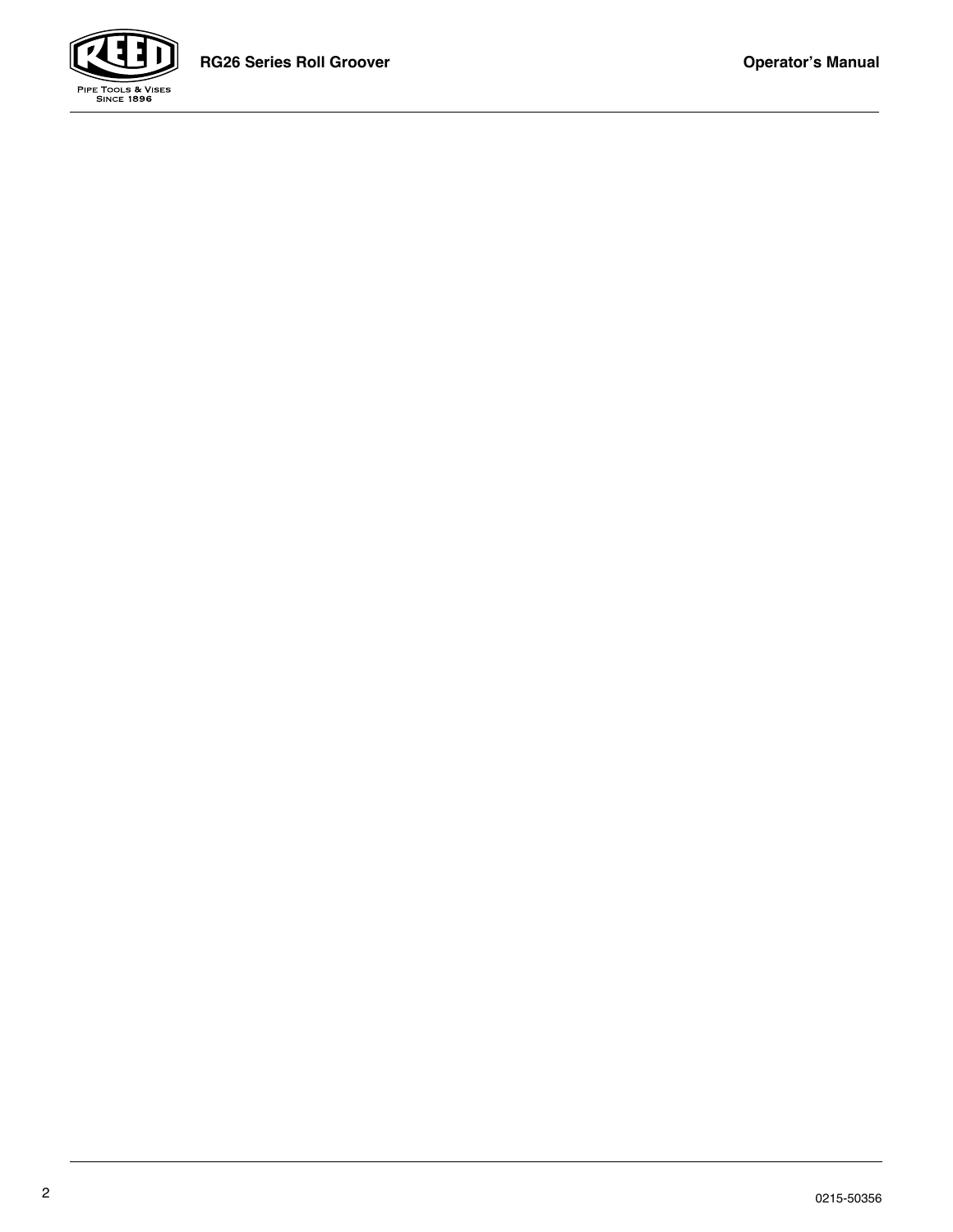



# **IMPORTANT**:

Read and fully understand this operating manual before operating or performing maintenance on the RG26 Roll Groover. It is essential to properly train and review with operating personnel to become familiar with the tool's operations, applications, and limitations to prevent possible bodily injury and property damage. All personnel should be aware of the tool's specific hazards.

# **Reed RG26 Series Roll Groover Description and Specifications**

#### **Description**

The Reed **RG26S** Roll Groover is designed to form standard rolled grooves in steel, stainless steel, PVC, and aluminum pipe in 2-6" schedule 10, and 2-3" schedule 40.

The Reed **RG26CU** Roll Groover (discontinued) is designed to form standard rolled grooves in 2" to 6" copper tubing. The groove is formed by a groove roll which is fed into the pipe wall. The pipe is supported by a drive roll, which is relieved to permit pipe wall deformation. The formed grooves comply with the specifications required for mechanical coupling systems. The only adjustment required is for the depth of the groove.

Designed for ease of use and portability, the RG26 Series Roll Groover provides a practical solution for manual on-site and in-place roll grooving.

#### **Specifications**

| 2" - 3" Schedule 40                            |
|------------------------------------------------|
| Capacity RG26CU2" - 6" K, L, M, and DWV Copper |
|                                                |
| Gauges (included), and Jam Nuts                |
| Actuation Crank Nut and Ratcheting             |
| Crank Handle (included)                        |
|                                                |
|                                                |

#### **Recommended Accessories**

- Reed R450+ Tripod, Field Pipe Vise, CV6 bench mounted chain vise, or #64 yoke pipe vise (when not using in-place)
- Reed Pipe Jack (for long pipe lengths)

# **Important - Before Operating**

**Before operating the RG26 Roll Groover, read and follow all safety information in the Operator's Manual.**

# **Safety Information**

#### **WARNING !**

*Serious injury can occur if all safety information and operating instructions are not followed. These injuries could include:*

**Loss of fingers, hands, arms or other body parts if clothing or gloves get caught in moving parts.**



**Impact injuries, including broken bones if roll groover or workpiece falls.**

**Wear eye protection to prevent eye injuries by thrown workpiece or workpiece chips.**

### **General Safety**

Read and follow the safety information and instructions in the operator's manual. Store the operator's manual in a clean area and always at a readily available location. Additional copies at no charge can be obtained by requests to Reed Manufacturing Company.

#### **Personal Safety**

- 1. **Wear snug-fitting clothes, safety shoes, hard hat and safety glasses.** Cover up or tie up long hair. Do not wear loose clothing, gloves, unbuttoned jackets, loose sleeve clothes, neckties, rings, watches or other jewelry.
- 2. Keep good footing and balance. Do not overreach. Keep hands and tools away from moving parts of the roll groover.

#### **Work Area Safety**

- 1. Keep children and visitors out of the work area. If visitors must be in the area, keep them far away from the machine. Keep working environment clear at all times. When using this tool at elevated locations or for overhead grooving, keep area below clear of other personnel.
- 2. Keep work area clean, uncluttered and well lighted.
- 3. Keep floors dry and free of slippery materials.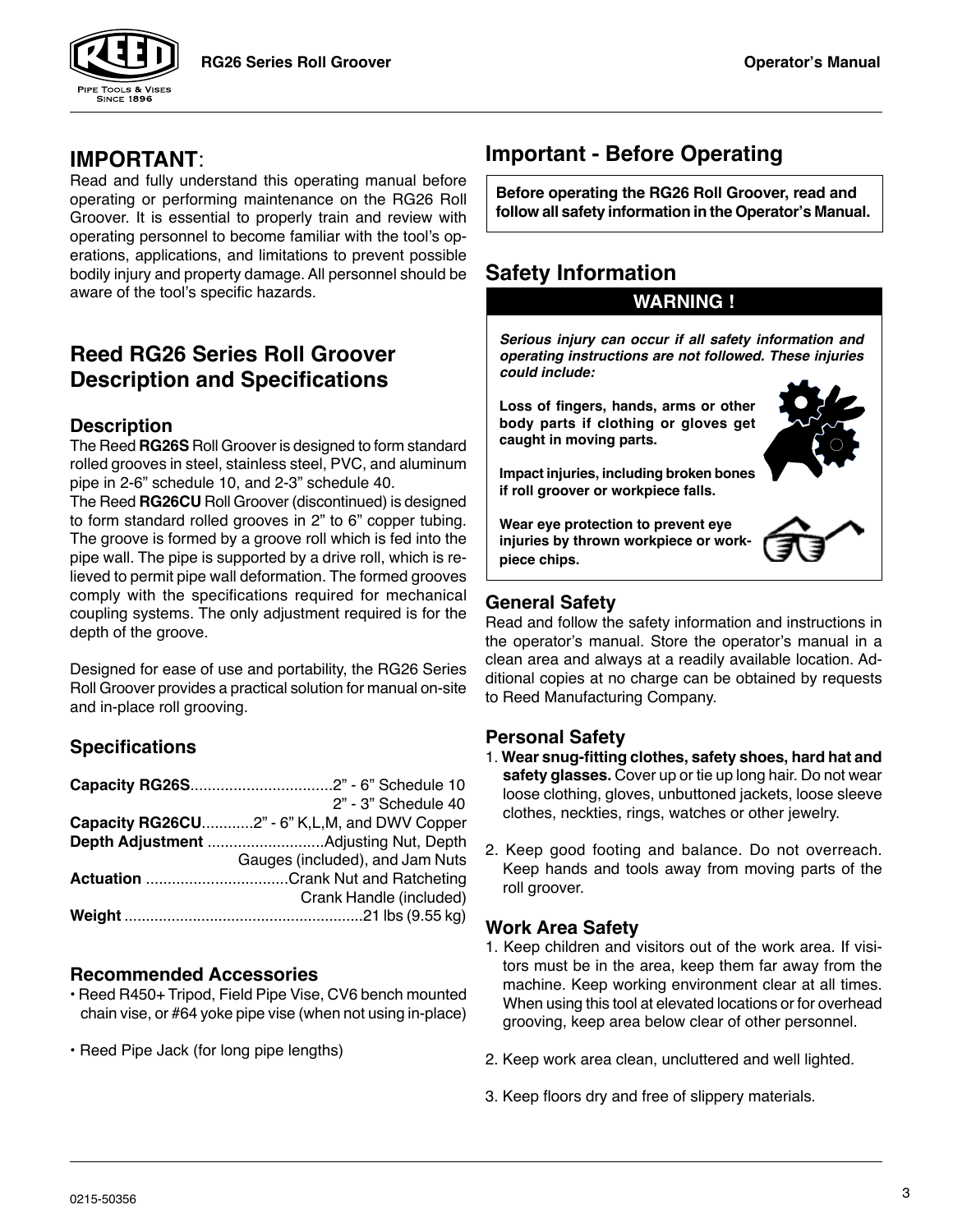

#### **Roll Groover Safety**

- 1. When operating, keep hands away from grooving rolls. Fingers could get caught between the groove roll and drive shaft.
- 2. When setting up and using, make sure the Roll Groover is secured to the pipe. Carefully follow set-up instructions.
- 3. Do not use the Roll Groover for any other purpose than roll grooving pipe and tubing.
- 4. Do not use excessive force in turning the feed nut. Follow operating instructions.
- 5. Be sure pipe or tubing is secure in a pipe vise or securely hung in-place. Support long lengths of pipe or tubing with a pipe jack.
- 6. Use recommended accessories. Use of other accessories may increase the risk of injury. Refer to the recommended accessories section in the front of this manual.

#### **Machine Maintenance**

- 1. Inspect the equipment. Prior to using the tool, check the movable parts for any obstructions. Be certain that all tool parts are properly installed and secured
- 2. Inspect groove roll and drive shaft. Replace when necessary.
- 3. Lubricate with multi-purpose grease through the three grease fittings.
- 4. Keep the ratcheting crank handle dry and clean.

#### **CAUTION**

This tool is designed for manual operation only. This tool is not to be driven by any power drive devices. The use of power drive devices may present risk to the operator and cause damage to the tool.

#### **CAUTION**

When using this tool at elevated locations, the area below must be kept clear of other personnel.

RG26 tools are individually packaged in heavy cardboard containers. Upon receipt, check to be certain the tool is the correct model and all necessary parts are included. Included should be:

- (1) RG26 tool
- (1) Set of depth gauges (attached to tool)
- (1) Ratcheting crank with 1 1/4" socket
- (1) Operator's Manual

If incomplete, contact your Reed Distributor or Reed Manufacturing Company.

#### **Tube/Pipe Preparation**

For satisfactory tool operation, the following tube/pipe preparation tips should be carefully observed:

- 1. Tube/pipe must be square cut. Do not use a cutting torch. **Note:** When adjusting for roll groover depth, the trial groove pipe should not have a large burr protruding inward. Use a suitable tool for deburring the pipe or tubing. After the groove depth has been set, deburring of the pipe is not required.
- 2. The end of the tube/pipe, both inside and out, should be cleaned of coarse scale, dirt or other materials which might interfere with or damage the grooving rolls or distort the groove. Large weld beads are to be ground to permit smooth rolling operation.

#### **Pipe Set-Up**

The RG26 is an orbital roll grooving tool which rotates around a pipe held stationary. The pipe may be held in a pipe vise during grooving. The RG26 also grooves piping in a depressurized, in-place piping system.

#### **Pipe Vise Set-Up**

The choice of grooving location in the shop or field should take into account the following factors:

- Pipe handling requirements
- Working space requirements for the tool and pipe
- Anchoring requirements for the pipe vise

#### **Procedure**

1. Securely mount pipe vise (chain type) on a secure stand or workbench. Pipe vise should be mounted flush with or overhang the edge of the stand or workbench so, when the tool is mounted on the pipe, the tool will rotate freely around the pipe and not be obstructed by the bench or stand.

2. Secure pipe in pipe vise, anchored to hold securely the weight of the tool (21 lbs.) Position the pipe to overhang the pipe vise approximately 5 - 12" so the tool can rotate in an unobstructed manner. (See Fig. 1.)



*Fig. 1. Pipe Set-up*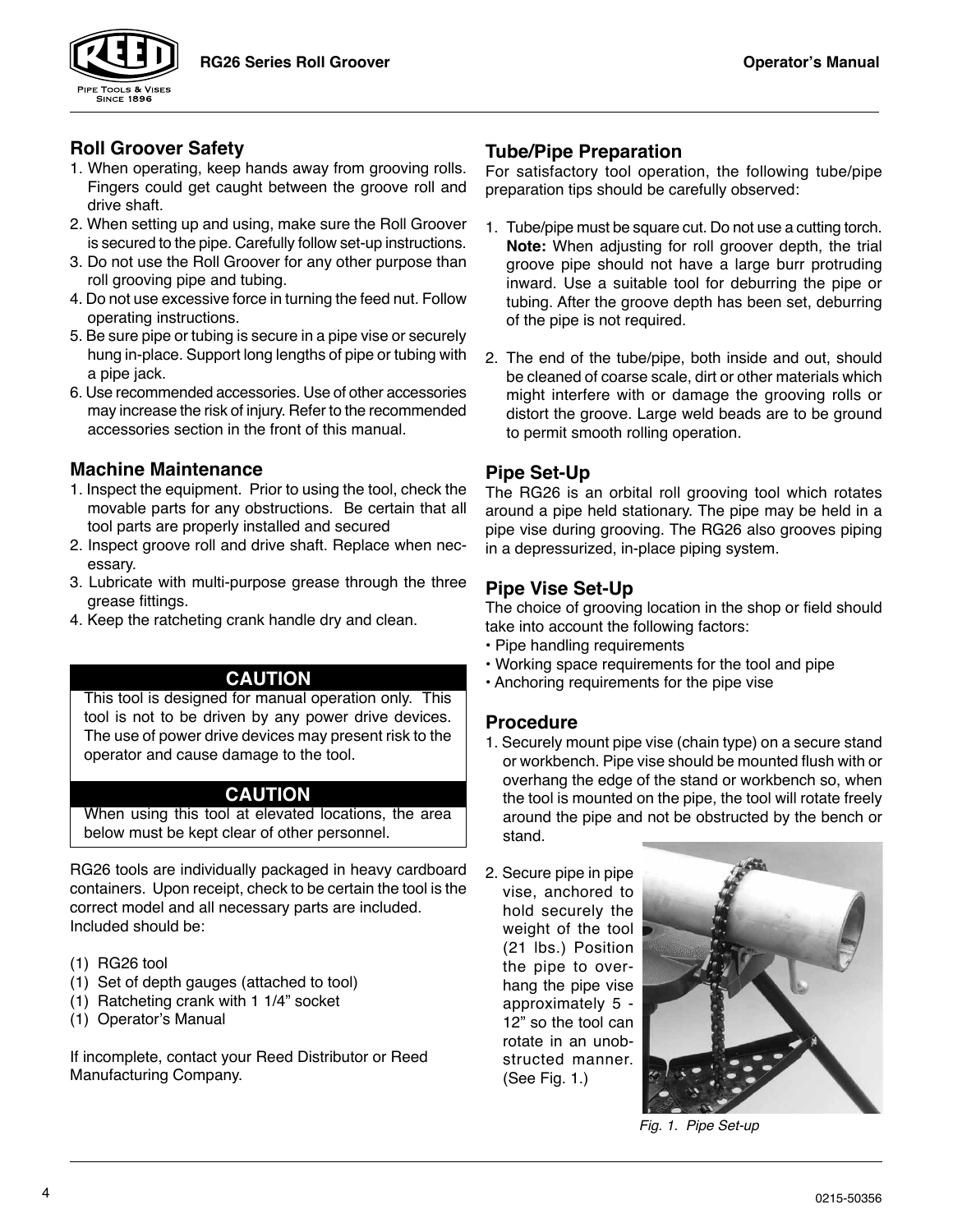

#### **Groove-In-Place Set-Up**

Previously installed piping may be grooved with the RG26, providing the piping is securely supported.

**NOTE:** Pipe hangers must be able to accommodate the weight of the 21 lb. (9.55 kg) RG26 plus the manual effort to operate the tool (approximately 20 ft.-lb. torque) during grooving.

#### **WARNING**

Piping systems must always be depressurized and drained before attempting disassembly. Failure to do so could result in serious injury, property damage, joint leakage or joint separation.

#### **Mounting Tool**

- 1. Retract the upper roller fully by turning the brass feed nut counterclockwise.
- 2. With the hex drive nut down, insert the nose of the body into the pipe end. Push the tool onto the pipe until the pipe end stops rest against the pipe end. (See Fig 2.)
- 3. Draw rolls together by turning the brass feed nut clockwise. Continue tightening until the grooving rolls are in light, but firm contact with the pipe.



*Fig. 2. Tool Insertion*

#### **Adjusting Groove Depth**

The Depth Stop Collars must be adjusted for each tube/ pipe size or change in wall thickness. Groove diameter, identified as the "C" dimension for each tube/pipe size, is listed under Standard Roll Groove Specifications - Steel and Other IPS Pipe. For convenience, a "C" Diameter Chart for the most common pipe sizes is also on the tool.

- 1. Unlock the depth stop collars by turning them in opposite directions until they are separated.
- 2. Locate the groove depth gauge attached to the tool which is identified with the pipe size to be grooved. Turn the depth stop collar, closest to the trunnion, until the distance between the collar and the top of the trunnion is equal to the groove depth gauge thickness. Use the groove depth gauge like a feeler gauge. (See Figure 3.)



*Fig. 3. Setting Gauge Depth*

- 3. Turn the second collar until both are locked firmly against one another, maintaining the gap set with the feeler gauge. Replace the depth gauges back into the holder.
- 4. Prepare a trial groove by tightening the brass feed nut the recommended turn increment, and then by turning the crank nut clockwise until the roll groover has made one full revolution around the pipe. (See Fig. 4.)



*Fig. 4. Turning*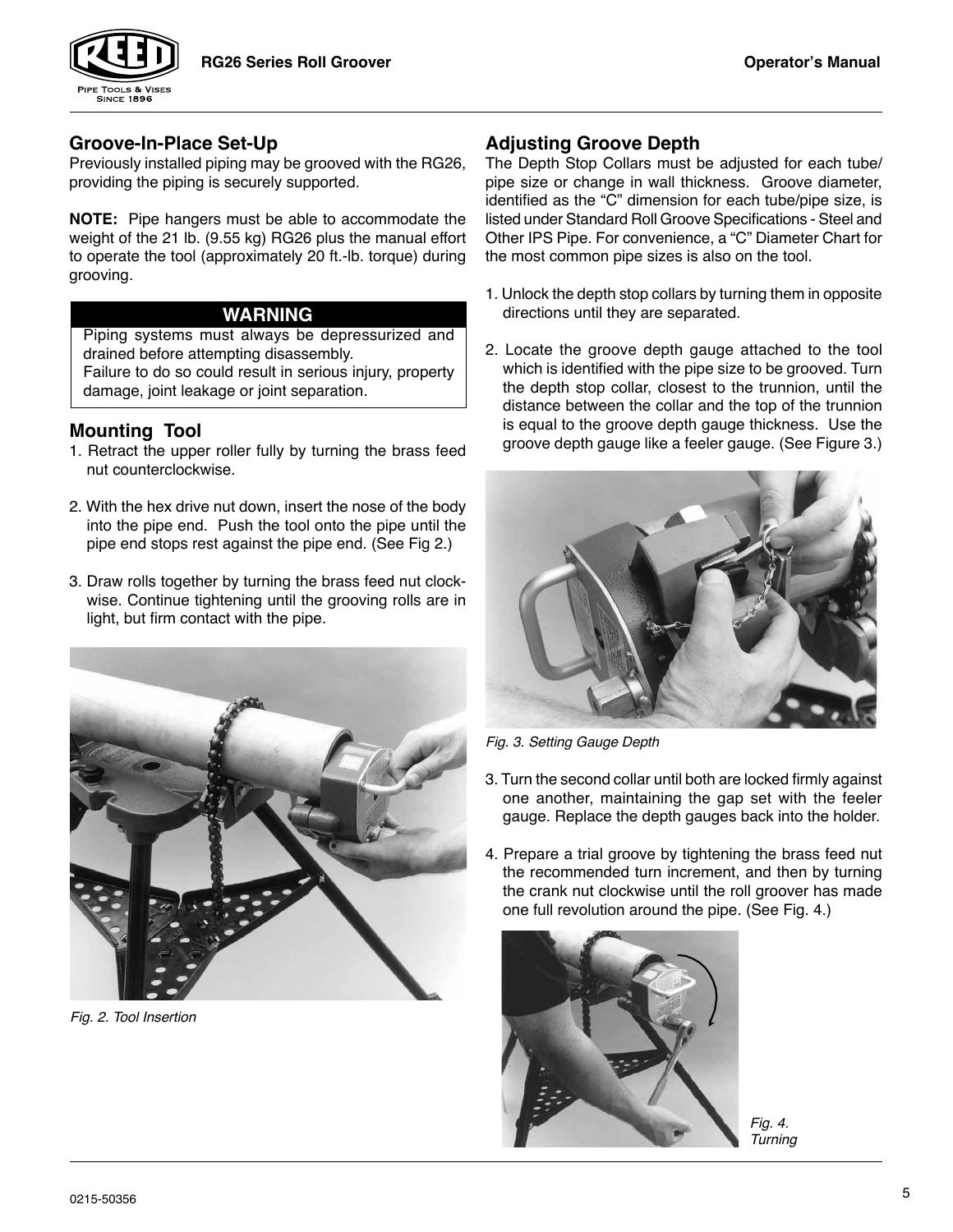



5. Continue turning the feed nut and cranking the tool around the pipe. Once the jam nuts rest against the trunnion, continue to crank the tool around for one more revolution. (See Fig. 5.)



*Fig. 5. Turning crank handle*

**Note:** Trial groove pipe should be deburred for best results. A burr on the inside of the pipe will raise the pipe away from the drive shaft, causing inaccurate set-up adjustment. After proper groove depth has been verified by the trial groove, deburring of the following pipes is not required. See Step 1 of "Tube/Pipe Preparation"

6. After a trial groove is prepared and the tool is removed from the pipe, carefully check the groove diameter ("C" dimension), a charted under Standard Roll Groove Specifications - Steel and Other IPS Pipe, page 8, and Drawn Copper Tubing Groove Specifications, page 9. The "C" dimension is best checked with a pipe tape. It may also be checked with a dial caliper or narrow land micrometer at two locations, 90° apart, around the groove. The average reading must equal the required Groove Diameter.

# **CAUTION**

The "C" Dimension (groove diameter) must always conform to specifications under Standard Roll Groove Specifications, page 9, to ensure proper joint performance. Failure to do so could result in personal injury, property damage, improper installation, joint leakage or joint failure.

- 7. If groove diameter ("C" dimension) is not within tolerance, adjust the depth stop collars to obtain the proper dimension. To adjust for a smaller groove diameter, turn the depth stop collars counterclockwise. To adjust for a bigger groove diameter, turn collars clockwise. A quarter turn either way will change the groove diameter by .017" (.068" per full turn).
- 8. Prepare another trial groove and check the groove diameter again. Repeat Steps 6 and 7 until groove diameter is within specification.

### **Grooving Operation**

NOTE: Reed RG26 tool is designed only for roll grooving tube/pipe of the appropriate sizes. Grooving of tube/pipe other than that recommended may not produce grooves of proper tube/pipe end configuration or groove dimensions necessary for joining.

#### **Before Grooving:**

- Review Safety Precautions before operating the tool.
- Check to be certain tube/pipe has been prepared properly as detailed in *Tube/Pipe Preparation.*
- Check to be certain pipe is properly supported as detailed in *Pipe Set-Up.*
- Check to be certain the tool is properly mounted on the pipe. See *Mounting Tool.*
- Check to be certain the depth stop collar is adjusted correctly. See *Adjusting Groove Depth.*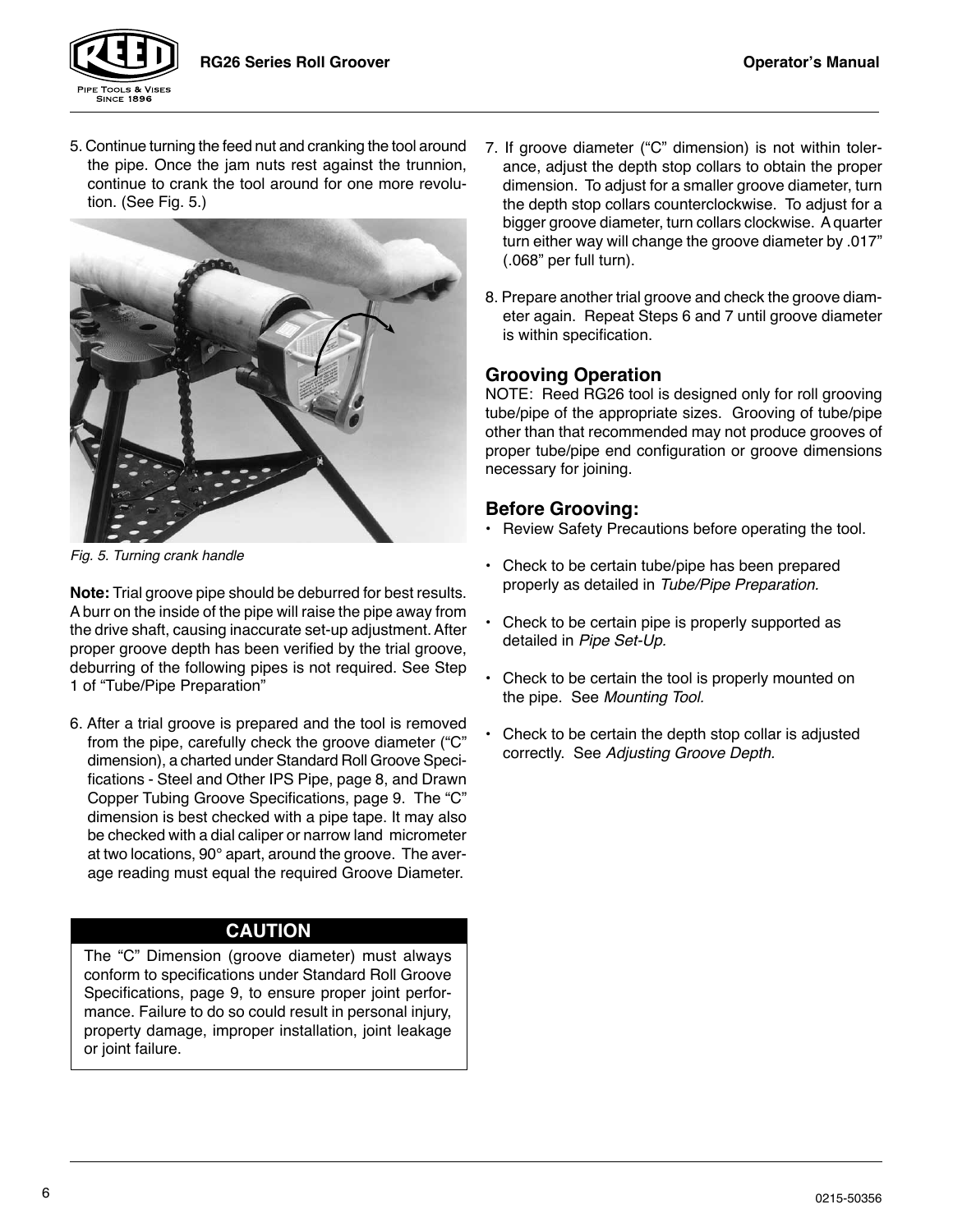



#### **CAUTION**

Keep fingers, clothes, hair and objects other than tube/ pipe away from the rotating tool. Use safety glasses, hardhat and appropriate footwear. Failure to do so could result in personal injury.

1. Advance the feed by turning the feed nut clockwise by the amount show in Table 1. Feed rates for the RG26 vary depending on material and pipe wall thickness.

| <b>Material</b>                     | Wall Thickness<br>inches/(mm)                 | <b>Turns of Feed Screw</b><br>to Advance the Feed |
|-------------------------------------|-----------------------------------------------|---------------------------------------------------|
|                                     | .217 to .280<br>$(5.51 \text{ to } 7.1)$      | $1/5$ turn                                        |
| Steel and<br><b>Stainless Steel</b> | .135 to .216<br>$(3.43 \text{ to } 5.49)$     | $1/4$ turn                                        |
|                                     | .120 to .134<br>$(3.05 \text{ to } 3.40)$     | $1/3$ turn                                        |
|                                     | .065 to .119<br>$(1.65 \text{ to } 3.02)$     | $1/2$ turn                                        |
|                                     | .135 to .216<br>$(3.43 \text{ to } 5.49)$     | $1/3$ turn                                        |
| <b>Aluminum</b><br>and              | .120 to .134<br>$(3.05 \text{ to } 3.40)$     | $1/2$ turn                                        |
| Copper                              | $.065$ to $.119$<br>$(1.65 \text{ to } 3.02)$ | $2/3$ turn                                        |
| <b>PVC</b>                          | .154 to .258<br>$(3.91 \text{ to } 6.55)$     | $3/4$ turn                                        |

#### **Table 1 - Feed Rates**

**Note:** Over-tightening (overfeeding) will result in shortened bearing life and other tool damage. Over or under-tightening could result in the tool "walking" off the pipe and eventually becoming disengaged from the pipe.

- 2. Place the ratcheting crank handle onto the drive hex. Crank the drive hex nut clockwise until the tool travels one full turn around the tube/pipe.
- 3. Advance the feed by turning the brass feed nut clockwise by the amount show in Table 1. Crank the tool another full turn around the pipe.
- 4. Continue grooving by advancing the feed (Table 1) and cranking the groover around the tube/pipe until the depth stop collar comes in contact with the trunnion. At this

point, the brass feed nut can no longer be tightened. Crank the tool at least one more full turn around the tube/ pipe after full groove depth is achieved.

5. After dismounting tool from pipe (see below), check groove depth to ensure groove meets groove depth specification. NOTE: Groove Diameter should be correct for the diameter and wall thickness of tube/pipe for which it was set under Groove Diameter Stop Setting procedures. Groove diameter should be checked periodically and adjusted as necessary.

#### **Dismounting The Tool**

- 1. Crank the tool until the drive hex is located in the down position.
- 2. Turn the feed nut counterclockwise to retract the upper roll arm to the full open position.
- 3. Lift the tool and remove it from the pipe. (See Fig. 6.)

#### **Maintenance**

- 1. Keep tool clean for best and safest performance.
- 2. Lubrication:
- a) After approximately eight hours of operation, grease the bearings at the three grease fittings on the tool. Use a No. 2 EP Lithium base grease.
- b) Weekly apply a light oil (SAE 10W-30 or equivalent) to the threads where the feed screw passes through the feed nut. Also, oil should be applied to the shoulder bolts which hold the roll arm to the body, the feed screw to the roll arm, and at the trunnion pivots.



*Fig. 6. Dismounting the tool.*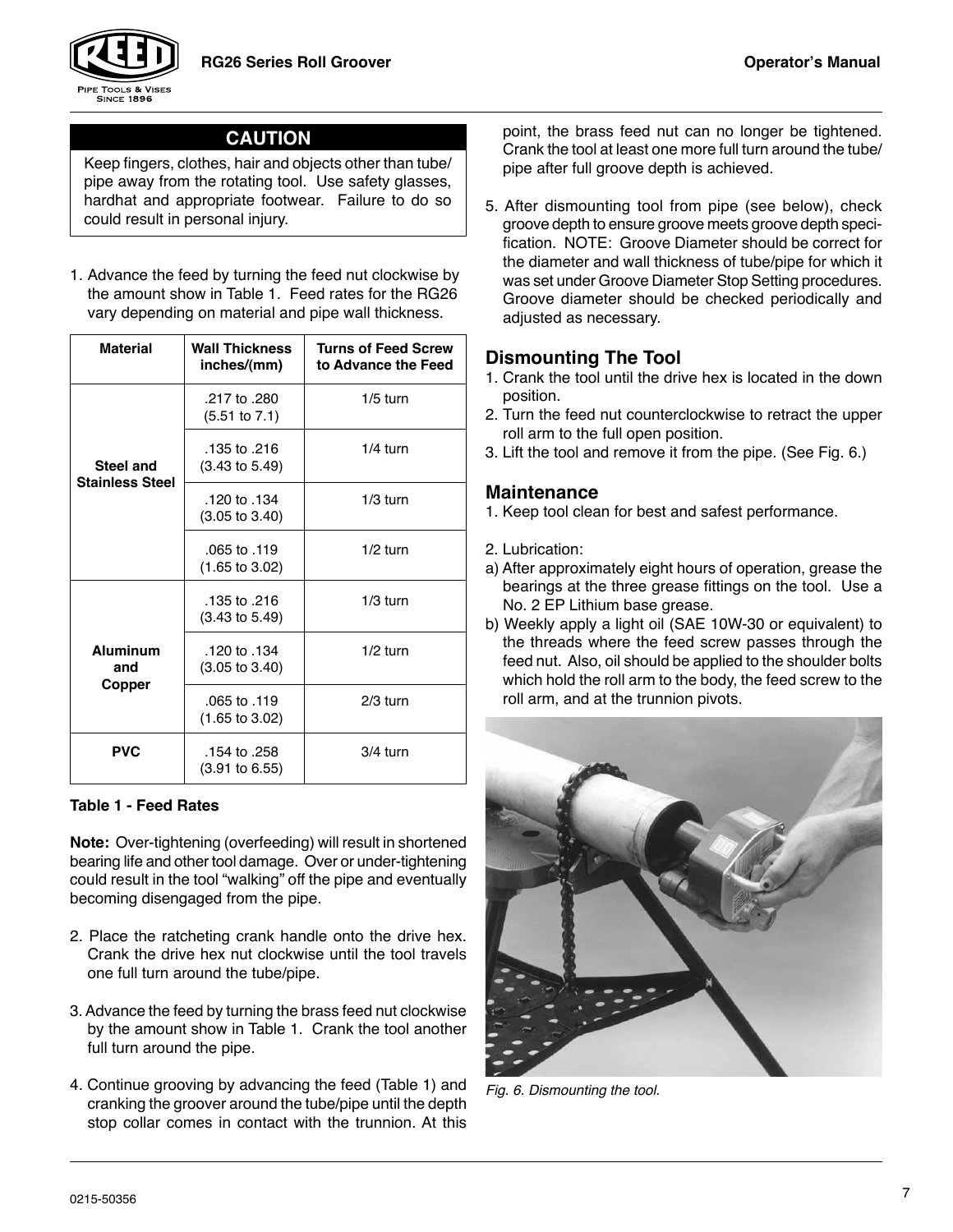

# **Trouble Shooting**

| Problem                                                                              | Cause                                                                                                               | <b>Solution</b>                                                                                                                               |
|--------------------------------------------------------------------------------------|---------------------------------------------------------------------------------------------------------------------|-----------------------------------------------------------------------------------------------------------------------------------------------|
| Unable to close<br>Improper adjustment<br>of depth stop collars.<br>rolls onto pipe. |                                                                                                                     | Turn depth stop collars counterclockwise,<br>away from trunnion and reset depth stop collar,<br>as described in "Adjusting The Groove Depth." |
| Groove too<br>deep (groove<br>diameter too small).                                   | Improper adjustment<br>of depth stop collars.                                                                       | Reset depth stop collars<br>as described in "Adjusting Groove Depth."                                                                         |
| Groove too<br>shallow (groove<br>diameter too large).                                | Improper adjustment<br>of depth stop collars.                                                                       | Reset depth stop collars<br>as described in "Adjusting Groove Depth."                                                                         |
| Tool does not<br>move when cranked.                                                  | Rust or dirt has<br>built up on lower roll.                                                                         | Remove accumulation from lower roll with stiff wire brush.                                                                                    |
|                                                                                      | Worn grooving rolls.                                                                                                | Inspect lower roll for worn knurls, replace if worn.                                                                                          |
| Tool wobbles<br>during cranking.                                                     | Variation in pipe<br>wall thickness or<br>inadequate feed rate.                                                     | Advance the feed at the rates described in Table 1.                                                                                           |
| Tool won't track<br>(walks or falls off pipe).                                       | Tool is not correctly<br>positioned on pipe.                                                                        | Reposition tool with pipe end stops against pipe.                                                                                             |
|                                                                                      | Pipe end out of square.<br>Excessive fall off at<br>pipe end from use of<br>pipe cutter with<br>improper feed rate. | Trim pipe to square pipe end (see tube/pipe preparation).<br>Advance the feed at the rates described in Table 1.                              |
|                                                                                      | Tool crank turned in<br>wrong direction.                                                                            | Turn feed and crank nuts clockwise.                                                                                                           |
| Tool won't groove<br>tube/pipe.                                                      | Tube/pipe beyond tool's<br>wall thickness capability.                                                               | See rating charts.                                                                                                                            |
|                                                                                      | Tube/pipe material<br>excessively hard.                                                                             | Use recommended pipe material.                                                                                                                |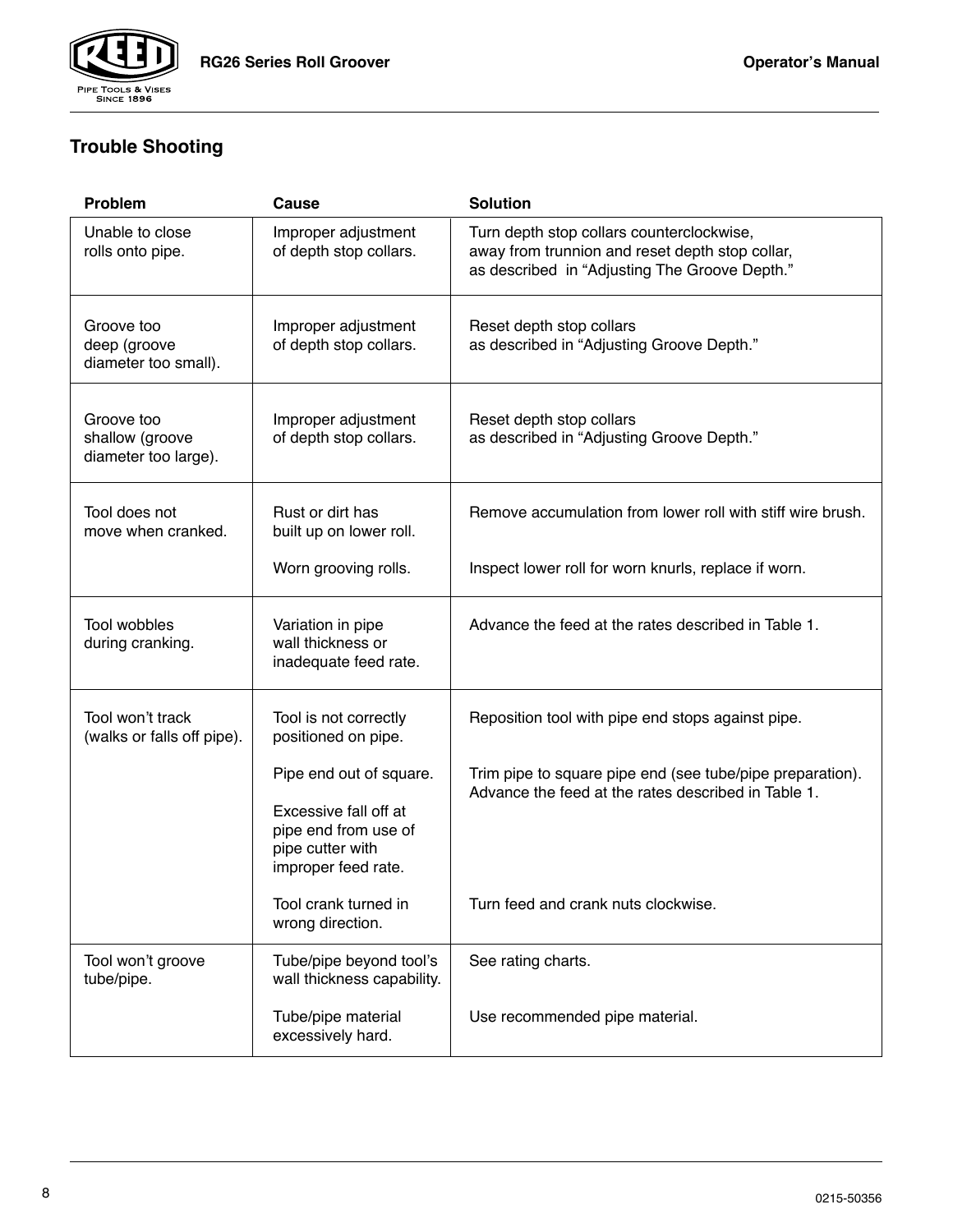

# **RG26S Roll Groove Diameter Specifications**

| NOM.<br><b>PIPE</b> | <b>PIPE</b><br><b>DIAMETER</b> |               | A<br><b>GASKET</b><br><b>SEAT</b> | B<br><b>GROOVE</b><br><b>WIDTH</b> |             | C<br><b>GROOVE</b><br><b>DIAMETER</b> |
|---------------------|--------------------------------|---------------|-----------------------------------|------------------------------------|-------------|---------------------------------------|
| <b>SIZE</b>         | <b>O.D.</b>                    | TOL.          | $+ .030$                          | $+.030$                            | <b>O.D.</b> | TOL. (+.000)                          |
| 2                   | 2.375                          | $+.024/-.024$ | .625                              | .344                               | 2.250       | $-015$                                |
| $2 - 1/2$           | 2.875                          | $+.029-.029$  | .625                              | .344                               | 2.270       | $-.018$                               |
| 3 OD                | 3.00                           | $+.030-.030$  | .625                              | .344                               | 2.845       | $-0.018$                              |
| 3                   | 3.50                           | $+.035-.031$  | .625                              | .344                               | 3.344       | $-.018$                               |
| $3 - 1/2$           | 4.00                           | $+.040/-031$  | .625                              | 344                                | 3.834       | $-0.020$                              |
| 4                   | 4.50                           | $+.045-.031$  | .625                              | .344                               | 4.334       | $-.020$                               |
| $4 - 1/2$           | 5.00                           | $+.050/-031$  | .625                              | .344                               | 4.834       | $-.020$                               |
| 5                   | 5.563                          | $+.056-.031$  | .625                              | .344                               | 5.395       | $-.022$                               |
| 6 OD                | 6.00                           | $+.056/-.031$ | .625                              | .344                               | 5.830       | $-.022$                               |
| 6                   | 6.625                          | +.063/-.031   | .625                              | .344                               | 6.455       | $-.022$                               |

# **RG26CU Roll Groove Diameter Specifications**

| NOM.<br><b>PIPE</b><br><b>SIZE</b> | <b>PIPE</b><br><b>DIAMETER</b><br><b>O.D. TOL.</b> | A<br><b>GASKET</b><br><b>SEAT</b><br>$\pm 0.030$ | в<br><b>GROOVE</b><br><b>WIDTH</b><br>±.030 | С<br><b>GROOVE DIAMETER</b><br><b>O.D. TOL.</b><br>(+.000/-.020)" |
|------------------------------------|----------------------------------------------------|--------------------------------------------------|---------------------------------------------|-------------------------------------------------------------------|
| 2                                  | ±.002                                              | 0.610                                            | 0.300                                       | 2.029                                                             |
| 21/2                               | $\pm .002$                                         | 0.610                                            | 0.300                                       | 2.525                                                             |
| 3                                  | ±.002                                              | 0.610                                            | 0.300                                       | 3.025                                                             |
| 4                                  | ±.002                                              | 0.610                                            | 0.300                                       | 4.019                                                             |
| 5                                  | ±.002                                              | 0.610                                            | 0.300                                       | 4.999                                                             |
| 6                                  | ±.002                                              | 0.610                                            | 0.300                                       | 5.999                                                             |

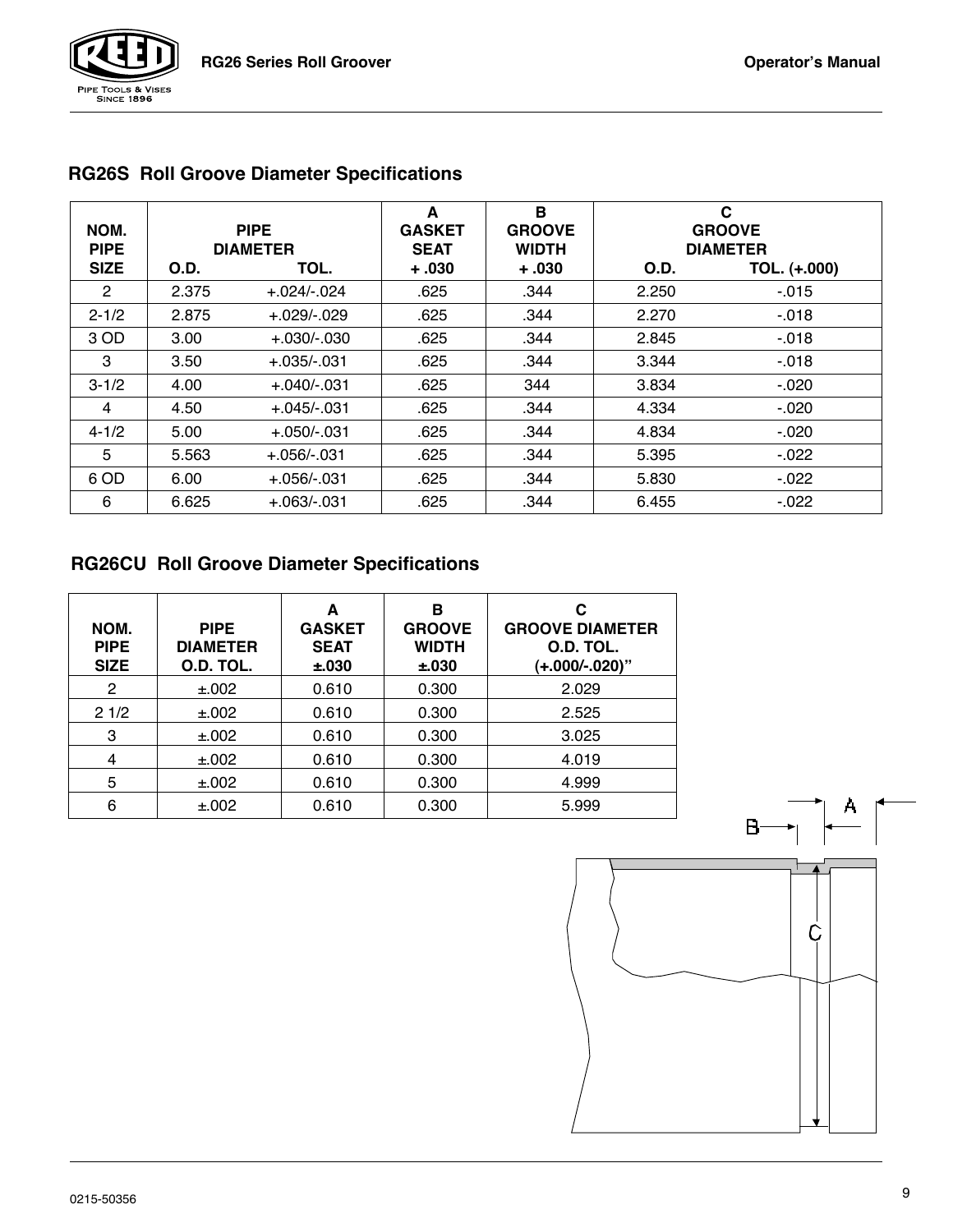

| <b>RG26S</b><br><b>RG26CU</b><br>08510<br>Ref.<br>08512<br><b>Description</b><br><b>Item Code</b><br><b>Item Code</b><br>No.<br><b>Main Body</b><br>98520<br>98565<br>1<br>2<br>Yoke<br>98521<br>98521<br>3<br><b>Crank Assembly</b><br>98522<br>98522<br>4<br><b>Drive Shaft</b><br>98523<br>98523<br>$\overline{5}$<br><b>Drive Shaft Gear</b><br>98524<br>98524<br>6<br><b>Crank Shaft Gear</b><br>98525<br>98525<br>$\overline{7}$<br><b>Crank Shaft</b><br>98526<br>98526<br><b>Feed Screw</b><br>98527<br>8<br>98527<br>9<br><b>Groove Roll Shaft</b><br>98528<br>98528<br>10<br>98529<br>Groove Roll<br>98550<br>11<br><b>Cover Plate Assembly</b><br>98542<br>98542<br>12<br>Jam Nut<br>98531<br>98531<br>$\overline{13}$<br><b>Drive Roll</b><br>98532<br>98551<br>98534<br>14<br><b>Crank Nut</b><br>98534<br>$\overline{15}$<br><b>Feed Nut</b><br>98535<br>98535<br>16<br>Trunnion<br>98536<br>98536<br>17<br><b>Trunnion Plate</b><br>98537<br>98537<br>18<br>Depth Gauge Set<br>98549<br>98566<br>19<br><b>Thrust Button</b><br>98538<br>98538<br><b>Knurled Pin</b><br>20<br>98539<br>98539<br>21<br>Handle<br>98540<br>98540<br>22<br>40461<br><b>Bronze Bushing</b><br>40461<br>23<br><b>Bronze Bushing</b><br>40473<br>40473<br>24<br>40462<br>40462<br>Washer Large<br>25<br><b>Washer Small</b><br>40463<br>40463<br>26<br>Groove Pin<br>30235<br>30235<br>27<br>40338<br>40338<br>Grease Fitting<br>28<br><b>Roller Bearing</b><br>40459<br>40459<br>29<br><b>Roller Bearing</b><br>40460<br>40460<br>30<br>40458<br><b>Needle Roller Bearing</b><br>40458<br>31<br>Roll Pin<br>30232<br>30232<br>32<br>Roll Pin<br>30233<br>30233<br>Flat Head Socket Screw<br>33<br>30216<br>30216<br>34<br>Dowel Pin<br>30218<br>30218<br>35<br><b>Retaining Ring</b><br>30219<br>30219<br>Socket Set Screw<br>36<br>30224<br>30224<br><b>Shoulder Screw</b><br>37<br>30228<br>30228<br>Shoulder Screw<br>38<br>30229<br>30229<br>39<br>Shoulder Screw<br>30227<br>30227<br>Lock Nut<br>40<br>30231<br>30231<br>41<br><b>Hex Machine Screw</b><br>30225<br>30225<br>42<br>Socket Head Cap Screw<br>30230<br>30230<br>43<br>Trunnion/Feed Nut Assembly<br>98568<br>98568 | <b>Parts List</b> |  |  |  |  |  |
|---------------------------------------------------------------------------------------------------------------------------------------------------------------------------------------------------------------------------------------------------------------------------------------------------------------------------------------------------------------------------------------------------------------------------------------------------------------------------------------------------------------------------------------------------------------------------------------------------------------------------------------------------------------------------------------------------------------------------------------------------------------------------------------------------------------------------------------------------------------------------------------------------------------------------------------------------------------------------------------------------------------------------------------------------------------------------------------------------------------------------------------------------------------------------------------------------------------------------------------------------------------------------------------------------------------------------------------------------------------------------------------------------------------------------------------------------------------------------------------------------------------------------------------------------------------------------------------------------------------------------------------------------------------------------------------------------------------------------------------------------------------------------------------------------------------------------------------------------------------------------------------------------------------------------------------------------------------------------------------------------------------------------------------------------------------------------------------------------------------------------------------------------------------------------------|-------------------|--|--|--|--|--|
|                                                                                                                                                                                                                                                                                                                                                                                                                                                                                                                                                                                                                                                                                                                                                                                                                                                                                                                                                                                                                                                                                                                                                                                                                                                                                                                                                                                                                                                                                                                                                                                                                                                                                                                                                                                                                                                                                                                                                                                                                                                                                                                                                                                 |                   |  |  |  |  |  |
|                                                                                                                                                                                                                                                                                                                                                                                                                                                                                                                                                                                                                                                                                                                                                                                                                                                                                                                                                                                                                                                                                                                                                                                                                                                                                                                                                                                                                                                                                                                                                                                                                                                                                                                                                                                                                                                                                                                                                                                                                                                                                                                                                                                 |                   |  |  |  |  |  |
|                                                                                                                                                                                                                                                                                                                                                                                                                                                                                                                                                                                                                                                                                                                                                                                                                                                                                                                                                                                                                                                                                                                                                                                                                                                                                                                                                                                                                                                                                                                                                                                                                                                                                                                                                                                                                                                                                                                                                                                                                                                                                                                                                                                 |                   |  |  |  |  |  |
|                                                                                                                                                                                                                                                                                                                                                                                                                                                                                                                                                                                                                                                                                                                                                                                                                                                                                                                                                                                                                                                                                                                                                                                                                                                                                                                                                                                                                                                                                                                                                                                                                                                                                                                                                                                                                                                                                                                                                                                                                                                                                                                                                                                 |                   |  |  |  |  |  |
|                                                                                                                                                                                                                                                                                                                                                                                                                                                                                                                                                                                                                                                                                                                                                                                                                                                                                                                                                                                                                                                                                                                                                                                                                                                                                                                                                                                                                                                                                                                                                                                                                                                                                                                                                                                                                                                                                                                                                                                                                                                                                                                                                                                 |                   |  |  |  |  |  |
|                                                                                                                                                                                                                                                                                                                                                                                                                                                                                                                                                                                                                                                                                                                                                                                                                                                                                                                                                                                                                                                                                                                                                                                                                                                                                                                                                                                                                                                                                                                                                                                                                                                                                                                                                                                                                                                                                                                                                                                                                                                                                                                                                                                 |                   |  |  |  |  |  |
|                                                                                                                                                                                                                                                                                                                                                                                                                                                                                                                                                                                                                                                                                                                                                                                                                                                                                                                                                                                                                                                                                                                                                                                                                                                                                                                                                                                                                                                                                                                                                                                                                                                                                                                                                                                                                                                                                                                                                                                                                                                                                                                                                                                 |                   |  |  |  |  |  |
|                                                                                                                                                                                                                                                                                                                                                                                                                                                                                                                                                                                                                                                                                                                                                                                                                                                                                                                                                                                                                                                                                                                                                                                                                                                                                                                                                                                                                                                                                                                                                                                                                                                                                                                                                                                                                                                                                                                                                                                                                                                                                                                                                                                 |                   |  |  |  |  |  |
|                                                                                                                                                                                                                                                                                                                                                                                                                                                                                                                                                                                                                                                                                                                                                                                                                                                                                                                                                                                                                                                                                                                                                                                                                                                                                                                                                                                                                                                                                                                                                                                                                                                                                                                                                                                                                                                                                                                                                                                                                                                                                                                                                                                 |                   |  |  |  |  |  |
|                                                                                                                                                                                                                                                                                                                                                                                                                                                                                                                                                                                                                                                                                                                                                                                                                                                                                                                                                                                                                                                                                                                                                                                                                                                                                                                                                                                                                                                                                                                                                                                                                                                                                                                                                                                                                                                                                                                                                                                                                                                                                                                                                                                 |                   |  |  |  |  |  |
|                                                                                                                                                                                                                                                                                                                                                                                                                                                                                                                                                                                                                                                                                                                                                                                                                                                                                                                                                                                                                                                                                                                                                                                                                                                                                                                                                                                                                                                                                                                                                                                                                                                                                                                                                                                                                                                                                                                                                                                                                                                                                                                                                                                 |                   |  |  |  |  |  |
|                                                                                                                                                                                                                                                                                                                                                                                                                                                                                                                                                                                                                                                                                                                                                                                                                                                                                                                                                                                                                                                                                                                                                                                                                                                                                                                                                                                                                                                                                                                                                                                                                                                                                                                                                                                                                                                                                                                                                                                                                                                                                                                                                                                 |                   |  |  |  |  |  |
|                                                                                                                                                                                                                                                                                                                                                                                                                                                                                                                                                                                                                                                                                                                                                                                                                                                                                                                                                                                                                                                                                                                                                                                                                                                                                                                                                                                                                                                                                                                                                                                                                                                                                                                                                                                                                                                                                                                                                                                                                                                                                                                                                                                 |                   |  |  |  |  |  |
|                                                                                                                                                                                                                                                                                                                                                                                                                                                                                                                                                                                                                                                                                                                                                                                                                                                                                                                                                                                                                                                                                                                                                                                                                                                                                                                                                                                                                                                                                                                                                                                                                                                                                                                                                                                                                                                                                                                                                                                                                                                                                                                                                                                 |                   |  |  |  |  |  |
|                                                                                                                                                                                                                                                                                                                                                                                                                                                                                                                                                                                                                                                                                                                                                                                                                                                                                                                                                                                                                                                                                                                                                                                                                                                                                                                                                                                                                                                                                                                                                                                                                                                                                                                                                                                                                                                                                                                                                                                                                                                                                                                                                                                 |                   |  |  |  |  |  |
|                                                                                                                                                                                                                                                                                                                                                                                                                                                                                                                                                                                                                                                                                                                                                                                                                                                                                                                                                                                                                                                                                                                                                                                                                                                                                                                                                                                                                                                                                                                                                                                                                                                                                                                                                                                                                                                                                                                                                                                                                                                                                                                                                                                 |                   |  |  |  |  |  |
|                                                                                                                                                                                                                                                                                                                                                                                                                                                                                                                                                                                                                                                                                                                                                                                                                                                                                                                                                                                                                                                                                                                                                                                                                                                                                                                                                                                                                                                                                                                                                                                                                                                                                                                                                                                                                                                                                                                                                                                                                                                                                                                                                                                 |                   |  |  |  |  |  |
|                                                                                                                                                                                                                                                                                                                                                                                                                                                                                                                                                                                                                                                                                                                                                                                                                                                                                                                                                                                                                                                                                                                                                                                                                                                                                                                                                                                                                                                                                                                                                                                                                                                                                                                                                                                                                                                                                                                                                                                                                                                                                                                                                                                 |                   |  |  |  |  |  |
|                                                                                                                                                                                                                                                                                                                                                                                                                                                                                                                                                                                                                                                                                                                                                                                                                                                                                                                                                                                                                                                                                                                                                                                                                                                                                                                                                                                                                                                                                                                                                                                                                                                                                                                                                                                                                                                                                                                                                                                                                                                                                                                                                                                 |                   |  |  |  |  |  |
|                                                                                                                                                                                                                                                                                                                                                                                                                                                                                                                                                                                                                                                                                                                                                                                                                                                                                                                                                                                                                                                                                                                                                                                                                                                                                                                                                                                                                                                                                                                                                                                                                                                                                                                                                                                                                                                                                                                                                                                                                                                                                                                                                                                 |                   |  |  |  |  |  |
|                                                                                                                                                                                                                                                                                                                                                                                                                                                                                                                                                                                                                                                                                                                                                                                                                                                                                                                                                                                                                                                                                                                                                                                                                                                                                                                                                                                                                                                                                                                                                                                                                                                                                                                                                                                                                                                                                                                                                                                                                                                                                                                                                                                 |                   |  |  |  |  |  |
|                                                                                                                                                                                                                                                                                                                                                                                                                                                                                                                                                                                                                                                                                                                                                                                                                                                                                                                                                                                                                                                                                                                                                                                                                                                                                                                                                                                                                                                                                                                                                                                                                                                                                                                                                                                                                                                                                                                                                                                                                                                                                                                                                                                 |                   |  |  |  |  |  |
|                                                                                                                                                                                                                                                                                                                                                                                                                                                                                                                                                                                                                                                                                                                                                                                                                                                                                                                                                                                                                                                                                                                                                                                                                                                                                                                                                                                                                                                                                                                                                                                                                                                                                                                                                                                                                                                                                                                                                                                                                                                                                                                                                                                 |                   |  |  |  |  |  |
|                                                                                                                                                                                                                                                                                                                                                                                                                                                                                                                                                                                                                                                                                                                                                                                                                                                                                                                                                                                                                                                                                                                                                                                                                                                                                                                                                                                                                                                                                                                                                                                                                                                                                                                                                                                                                                                                                                                                                                                                                                                                                                                                                                                 |                   |  |  |  |  |  |
|                                                                                                                                                                                                                                                                                                                                                                                                                                                                                                                                                                                                                                                                                                                                                                                                                                                                                                                                                                                                                                                                                                                                                                                                                                                                                                                                                                                                                                                                                                                                                                                                                                                                                                                                                                                                                                                                                                                                                                                                                                                                                                                                                                                 |                   |  |  |  |  |  |
|                                                                                                                                                                                                                                                                                                                                                                                                                                                                                                                                                                                                                                                                                                                                                                                                                                                                                                                                                                                                                                                                                                                                                                                                                                                                                                                                                                                                                                                                                                                                                                                                                                                                                                                                                                                                                                                                                                                                                                                                                                                                                                                                                                                 |                   |  |  |  |  |  |
|                                                                                                                                                                                                                                                                                                                                                                                                                                                                                                                                                                                                                                                                                                                                                                                                                                                                                                                                                                                                                                                                                                                                                                                                                                                                                                                                                                                                                                                                                                                                                                                                                                                                                                                                                                                                                                                                                                                                                                                                                                                                                                                                                                                 |                   |  |  |  |  |  |
|                                                                                                                                                                                                                                                                                                                                                                                                                                                                                                                                                                                                                                                                                                                                                                                                                                                                                                                                                                                                                                                                                                                                                                                                                                                                                                                                                                                                                                                                                                                                                                                                                                                                                                                                                                                                                                                                                                                                                                                                                                                                                                                                                                                 |                   |  |  |  |  |  |
|                                                                                                                                                                                                                                                                                                                                                                                                                                                                                                                                                                                                                                                                                                                                                                                                                                                                                                                                                                                                                                                                                                                                                                                                                                                                                                                                                                                                                                                                                                                                                                                                                                                                                                                                                                                                                                                                                                                                                                                                                                                                                                                                                                                 |                   |  |  |  |  |  |
|                                                                                                                                                                                                                                                                                                                                                                                                                                                                                                                                                                                                                                                                                                                                                                                                                                                                                                                                                                                                                                                                                                                                                                                                                                                                                                                                                                                                                                                                                                                                                                                                                                                                                                                                                                                                                                                                                                                                                                                                                                                                                                                                                                                 |                   |  |  |  |  |  |
|                                                                                                                                                                                                                                                                                                                                                                                                                                                                                                                                                                                                                                                                                                                                                                                                                                                                                                                                                                                                                                                                                                                                                                                                                                                                                                                                                                                                                                                                                                                                                                                                                                                                                                                                                                                                                                                                                                                                                                                                                                                                                                                                                                                 |                   |  |  |  |  |  |
|                                                                                                                                                                                                                                                                                                                                                                                                                                                                                                                                                                                                                                                                                                                                                                                                                                                                                                                                                                                                                                                                                                                                                                                                                                                                                                                                                                                                                                                                                                                                                                                                                                                                                                                                                                                                                                                                                                                                                                                                                                                                                                                                                                                 |                   |  |  |  |  |  |
|                                                                                                                                                                                                                                                                                                                                                                                                                                                                                                                                                                                                                                                                                                                                                                                                                                                                                                                                                                                                                                                                                                                                                                                                                                                                                                                                                                                                                                                                                                                                                                                                                                                                                                                                                                                                                                                                                                                                                                                                                                                                                                                                                                                 |                   |  |  |  |  |  |
|                                                                                                                                                                                                                                                                                                                                                                                                                                                                                                                                                                                                                                                                                                                                                                                                                                                                                                                                                                                                                                                                                                                                                                                                                                                                                                                                                                                                                                                                                                                                                                                                                                                                                                                                                                                                                                                                                                                                                                                                                                                                                                                                                                                 |                   |  |  |  |  |  |
|                                                                                                                                                                                                                                                                                                                                                                                                                                                                                                                                                                                                                                                                                                                                                                                                                                                                                                                                                                                                                                                                                                                                                                                                                                                                                                                                                                                                                                                                                                                                                                                                                                                                                                                                                                                                                                                                                                                                                                                                                                                                                                                                                                                 |                   |  |  |  |  |  |
|                                                                                                                                                                                                                                                                                                                                                                                                                                                                                                                                                                                                                                                                                                                                                                                                                                                                                                                                                                                                                                                                                                                                                                                                                                                                                                                                                                                                                                                                                                                                                                                                                                                                                                                                                                                                                                                                                                                                                                                                                                                                                                                                                                                 |                   |  |  |  |  |  |
|                                                                                                                                                                                                                                                                                                                                                                                                                                                                                                                                                                                                                                                                                                                                                                                                                                                                                                                                                                                                                                                                                                                                                                                                                                                                                                                                                                                                                                                                                                                                                                                                                                                                                                                                                                                                                                                                                                                                                                                                                                                                                                                                                                                 |                   |  |  |  |  |  |
|                                                                                                                                                                                                                                                                                                                                                                                                                                                                                                                                                                                                                                                                                                                                                                                                                                                                                                                                                                                                                                                                                                                                                                                                                                                                                                                                                                                                                                                                                                                                                                                                                                                                                                                                                                                                                                                                                                                                                                                                                                                                                                                                                                                 |                   |  |  |  |  |  |
|                                                                                                                                                                                                                                                                                                                                                                                                                                                                                                                                                                                                                                                                                                                                                                                                                                                                                                                                                                                                                                                                                                                                                                                                                                                                                                                                                                                                                                                                                                                                                                                                                                                                                                                                                                                                                                                                                                                                                                                                                                                                                                                                                                                 |                   |  |  |  |  |  |
|                                                                                                                                                                                                                                                                                                                                                                                                                                                                                                                                                                                                                                                                                                                                                                                                                                                                                                                                                                                                                                                                                                                                                                                                                                                                                                                                                                                                                                                                                                                                                                                                                                                                                                                                                                                                                                                                                                                                                                                                                                                                                                                                                                                 |                   |  |  |  |  |  |
|                                                                                                                                                                                                                                                                                                                                                                                                                                                                                                                                                                                                                                                                                                                                                                                                                                                                                                                                                                                                                                                                                                                                                                                                                                                                                                                                                                                                                                                                                                                                                                                                                                                                                                                                                                                                                                                                                                                                                                                                                                                                                                                                                                                 |                   |  |  |  |  |  |
|                                                                                                                                                                                                                                                                                                                                                                                                                                                                                                                                                                                                                                                                                                                                                                                                                                                                                                                                                                                                                                                                                                                                                                                                                                                                                                                                                                                                                                                                                                                                                                                                                                                                                                                                                                                                                                                                                                                                                                                                                                                                                                                                                                                 |                   |  |  |  |  |  |
|                                                                                                                                                                                                                                                                                                                                                                                                                                                                                                                                                                                                                                                                                                                                                                                                                                                                                                                                                                                                                                                                                                                                                                                                                                                                                                                                                                                                                                                                                                                                                                                                                                                                                                                                                                                                                                                                                                                                                                                                                                                                                                                                                                                 |                   |  |  |  |  |  |
|                                                                                                                                                                                                                                                                                                                                                                                                                                                                                                                                                                                                                                                                                                                                                                                                                                                                                                                                                                                                                                                                                                                                                                                                                                                                                                                                                                                                                                                                                                                                                                                                                                                                                                                                                                                                                                                                                                                                                                                                                                                                                                                                                                                 |                   |  |  |  |  |  |
|                                                                                                                                                                                                                                                                                                                                                                                                                                                                                                                                                                                                                                                                                                                                                                                                                                                                                                                                                                                                                                                                                                                                                                                                                                                                                                                                                                                                                                                                                                                                                                                                                                                                                                                                                                                                                                                                                                                                                                                                                                                                                                                                                                                 |                   |  |  |  |  |  |

See also RP-44.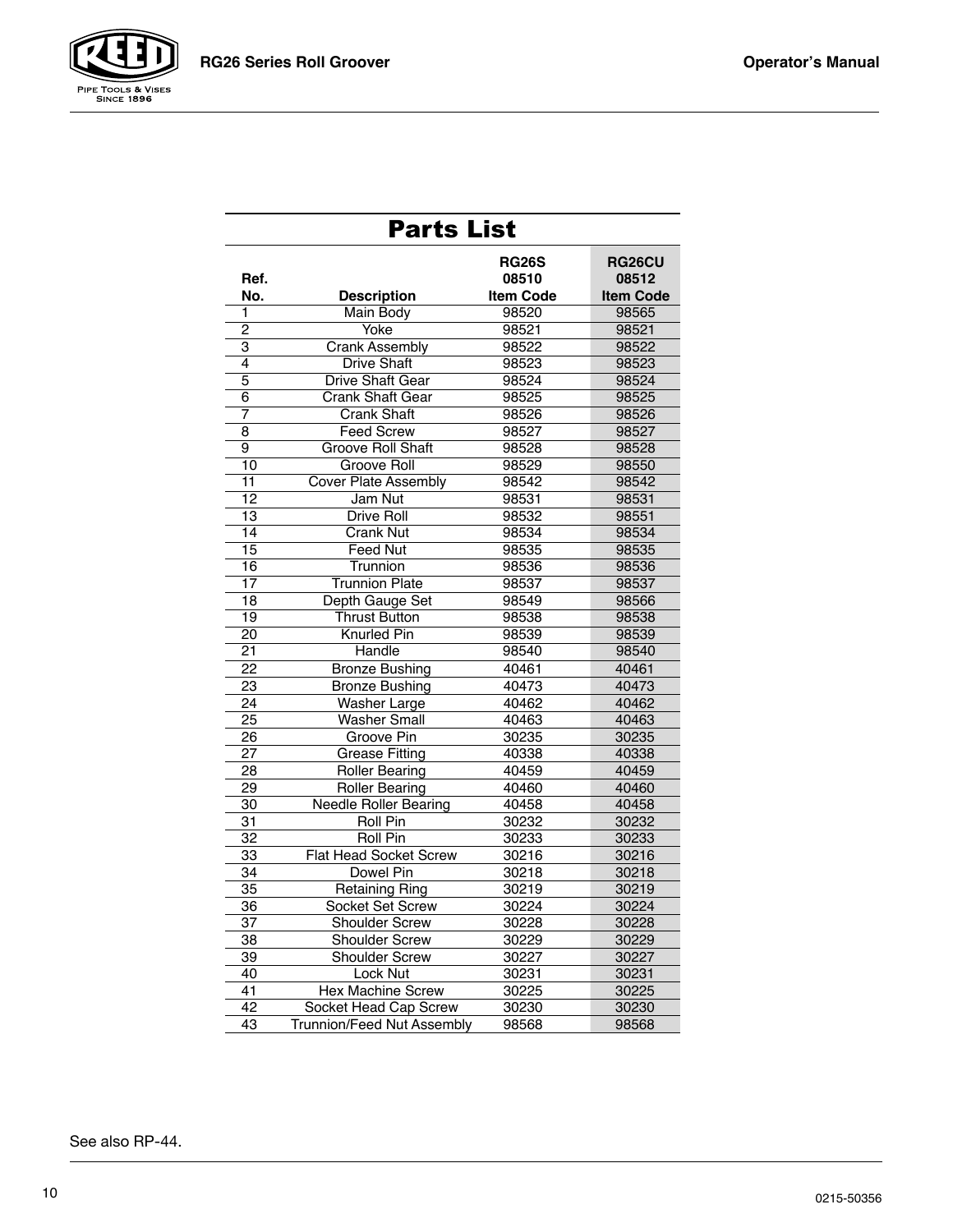



### **Replacement Parts**